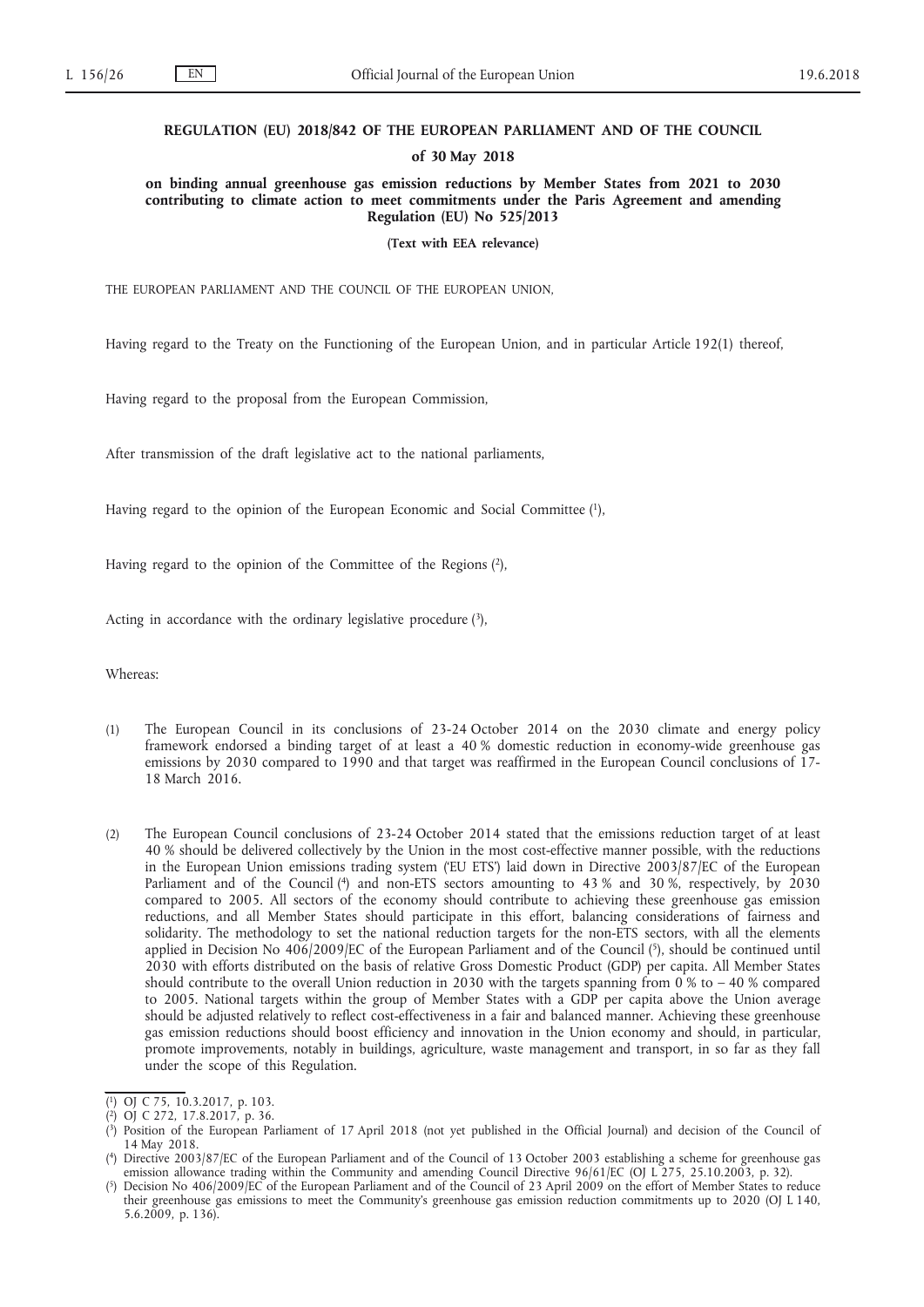- (3) This Regulation forms part of the implementation of the Union's contributions under the Paris Agreement (1) adopted under the United Nations Framework Convention on Climate Change ('UNFCCC'). The Paris Agreement was concluded on behalf of the Union on 5 October 2016 by Council Decision (EU) 2016/1841 (2). The commitment of the Union to economy-wide greenhouse gas emission reductions was set out in the intended nationally determined contribution submitted in view of the Paris Agreement by the Union and its Member States to the Secretariat of the UNFCCC on 6 March 2015. The Paris Agreement entered into force on 4 November 2016 and replaces the approach taken under the 1997 Kyoto Protocol which will not be continued beyond 2020.
- (4) The Paris Agreement, inter alia, sets out a long-term goal in line with the objective to keep the global temperature increase well below 2 °C above pre-industrial levels and to pursue efforts to keep it to 1,5 °C above pre-industrial levels. It also stresses the importance to adapt to the adverse impacts of climate change and to make finance flows consistent with a pathway towards low greenhouse gas emissions and climate-resilient development. The Paris Agreement also calls for a balance between anthropogenic emissions by sources and removals by sinks of greenhouse gases in the second half of this century, and invites Parties to take action to conserve and enhance, as appropriate, sinks and reservoirs of greenhouse gases, including forests.
- (5) In its conclusions of 29-30 October 2009, the European Council supported a Union objective, in the context of necessary reductions according to the Intergovernmental Panel on Climate Change (IPCC) by developed countries as a group, to reduce greenhouse gas emissions by 80-95 % by 2050 compared to 1990 levels.
- (6) The nationally determined contributions of the Parties to the Paris Agreement are to reflect their highest possible ambition and represent a progression over time. In addition, Parties to the Paris Agreement should strive to formulate and communicate long-term low greenhouse gas emission development strategies, mindful of the objectives of the Paris Agreement. The Council conclusions of 13 October 2017 recognise the importance of the long-term goals and the five-year review cycles in the implementation of the Paris Agreement and highlight the importance of long-term low greenhouse gas emission development strategies as a policy tool for developing reliable pathways and the long-term policy changes needed to achieve the goals of the Paris Agreement.
- (7) The transition to clean energy requires changes in investment behaviour and incentives across the entire policy spectrum. It is a key Union priority to establish a resilient Energy Union to provide secure, sustainable, competitive and affordable energy to its citizens. Achieving that requires continuation of ambitious climate action with this Regulation and progress on the other aspects of the Energy Union as set out in the Commission communication of 25 February 2015 entitled 'A Framework Strategy for a Resilient Energy Union with a Forward-Looking Climate Change Policy'.
- (8) A range of Union measures enhance Member States' ability to meet their climate commitments and are crucial to achieving necessary greenhouse gas emission reductions in the sectors covered by this Regulation. Those measures include legislation on fluorinated greenhouse gases,  $CO_2$ -reductions from road vehicles, energy performance of buildings, renewables, energy efficiency and circular economy, as well as Union funding instruments for climaterelated investments.
- (9) The conclusions of the European Council of 19-20 March 2015 noted that the Union is committed to building an Energy Union with a forward-looking climate policy on the basis of the Commission's framework strategy, whose five dimensions are closely interrelated and mutually reinforcing. Moderation of energy demand is one of the five dimensions of that Energy Union strategy. Improving energy efficiency can deliver significant reductions in greenhouse gas emissions. It can also benefit the environment and health, improve energy security, cut energy costs for households and companies, help alleviate energy poverty and lead to increased jobs and economy-wide economic activity. Measures which contribute to an increased uptake of energy-saving technologies in buildings, industry and transport could be a cost-effective way of helping Member States achieve their targets under this Regulation.

<sup>(</sup> 1) Paris Agreement (OJ L 282, 19.10.2016, p. 4).

<sup>(</sup> 2) Council Decision (EU) 2016/1841 of 5 October 2016 on the conclusion, on behalf of the European Union, of the Paris Agreement adopted under the United Nations Framework Convention on Climate Change (OJ L 282, 19.10.2016, p. 1).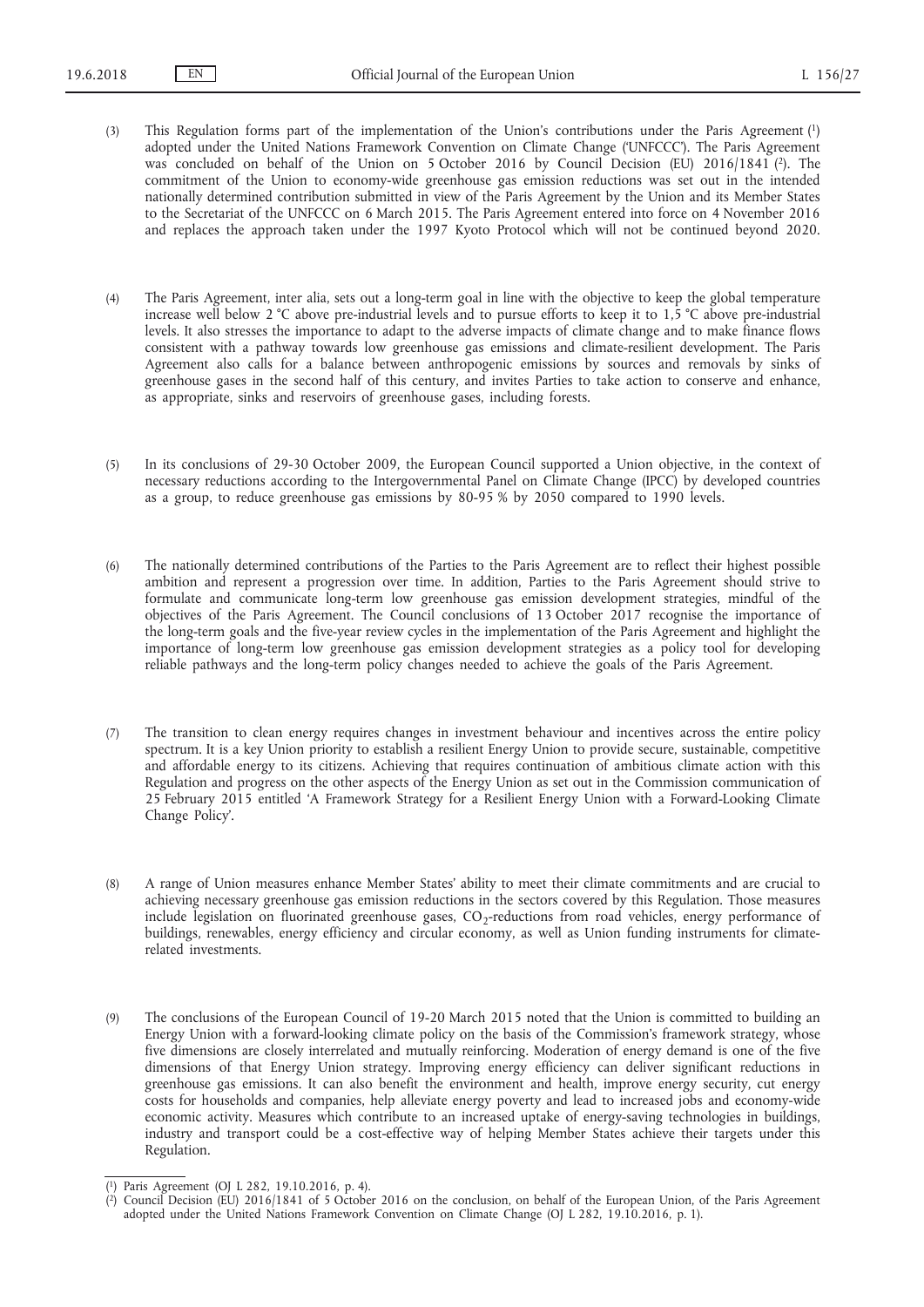- (10) The deployment and development of sustainable and innovative practices and technologies can enhance the role of the agricultural sector in relation to climate mitigation and adaptation, in particular by reducing greenhouse gas emissions and by maintaining and enhancing sinks and carbon stocks. To reduce the carbon and ecological footprint of the agricultural sector, whilst maintaining its productivity, regeneration capacity and vitality, it is important to enhance action on climate mitigation and adaption as well as research funding for the development of and investments in sustainable and innovative practices and technologies.
- (11) The agricultural sector has direct and significant impact on biodiversity and ecosystems. For that reason, it is important to ensure the coherence between the objective of this Regulation and other Union policies and objectives, such as the common agricultural policy and objectives related to the biodiversity strategy, the forestry strategy and circular economy strategy.
- (12) The transport sector represents almost a quarter of the Union's greenhouse gas emissions. It is therefore important to reduce greenhouse gas emissions and risks related to fossil fuel dependency in the transport sector through a comprehensive approach for the promotion of greenhouse gas emission reductions and energy efficiency in transport, for electric transportation, for a shift of transport modes, where more sustainable, and for sustainable renewable energy sources in transport also after 2020. The shift towards low-emission mobility as part of the broader shift to a safe and sustainable low-carbon economy can be facilitated through the introduction of enabling conditions and strong incentives, as well as long-term strategies that can enhance investments.
- (13) The impact of Union and national policies and measures implementing this Regulation should be assessed in line with the monitoring and reporting obligations under Regulation (EU) No 525/2013 of the European Parliament and of the Council (1).
- (14) Without prejudice to the powers of the budgetary authority, the mainstreaming methodology implemented during the 2014-2020 Multiannual Financial Framework should, where appropriate, be continued and improved with a view to responding to the challenges and investment needs related to climate action as of 2021 onwards. Union funding should be coherent with the objectives of the Union's 2030 climate and energy policy framework and the long-term objectives expressed in the Paris Agreement, so as to ensure the effectiveness of public spending. The Commission should prepare a report on the impact of Union funding granted from the Union budget or otherwise pursuant to Union law on the greenhouse gas emissions in the sectors covered by this Regulation or Directive 2003/87/EC.
- (15) This Regulation should cover greenhouse gas emissions from the IPCC categories of energy, industrial processes and product use, agriculture and waste as determined pursuant to Regulation (EU) No 525/2013 excluding greenhouse gas emissions from the activities listed in Annex I to Directive 2003/87/EC.
- (16) Data currently reported in the national greenhouse gas inventories and the national and Union registries are not sufficient to determine, at Member State level, the  $CO<sub>2</sub>$  civil aviation emissions at national level that are not covered by Directive 2003/87/EC. In adopting reporting obligations, the Union should not impose upon Member States or small and medium-sized enterprises (SMEs) burdens that are disproportionate to the objectives pursued. CO<sub>2</sub> emissions from flights that are not covered by Directive 2003/87/EC represent only a very minor part of the total greenhouse gas emissions, and establishing a reporting system for these emissions would be unduly burdensome in the light of existing requirements for the wider sector pursuant to Directive 2003/87/EC. Therefore, CO<sub>2</sub> emissions from IPCC source category '1.A.3.A civil aviation' should be treated as being equal to zero for the purposes of this Regulation.
- (17) The greenhouse gas emissions reduction of each Member State for 2030 should be determined in relation to the level of its 2005 reviewed greenhouse gas emissions covered by this Regulation, excluding verified greenhouse gas emissions from installations that operated in 2005 and which were only included in the EU ETS after 2005. Annual emission allocations from 2021 to 2030 should be determined on the basis of data submitted by the Member States and reviewed by the Commission.

<sup>(</sup> 1) Regulation (EU) No 525/2013 of the European Parliament and of the Council of 21 May 2013 on a mechanism for monitoring and reporting greenhouse gas emissions and for reporting other information at national and Union level relevant to climate change and repealing Decision No 280/2004/EC (OJ L 165, 18.6.2013, p. 13).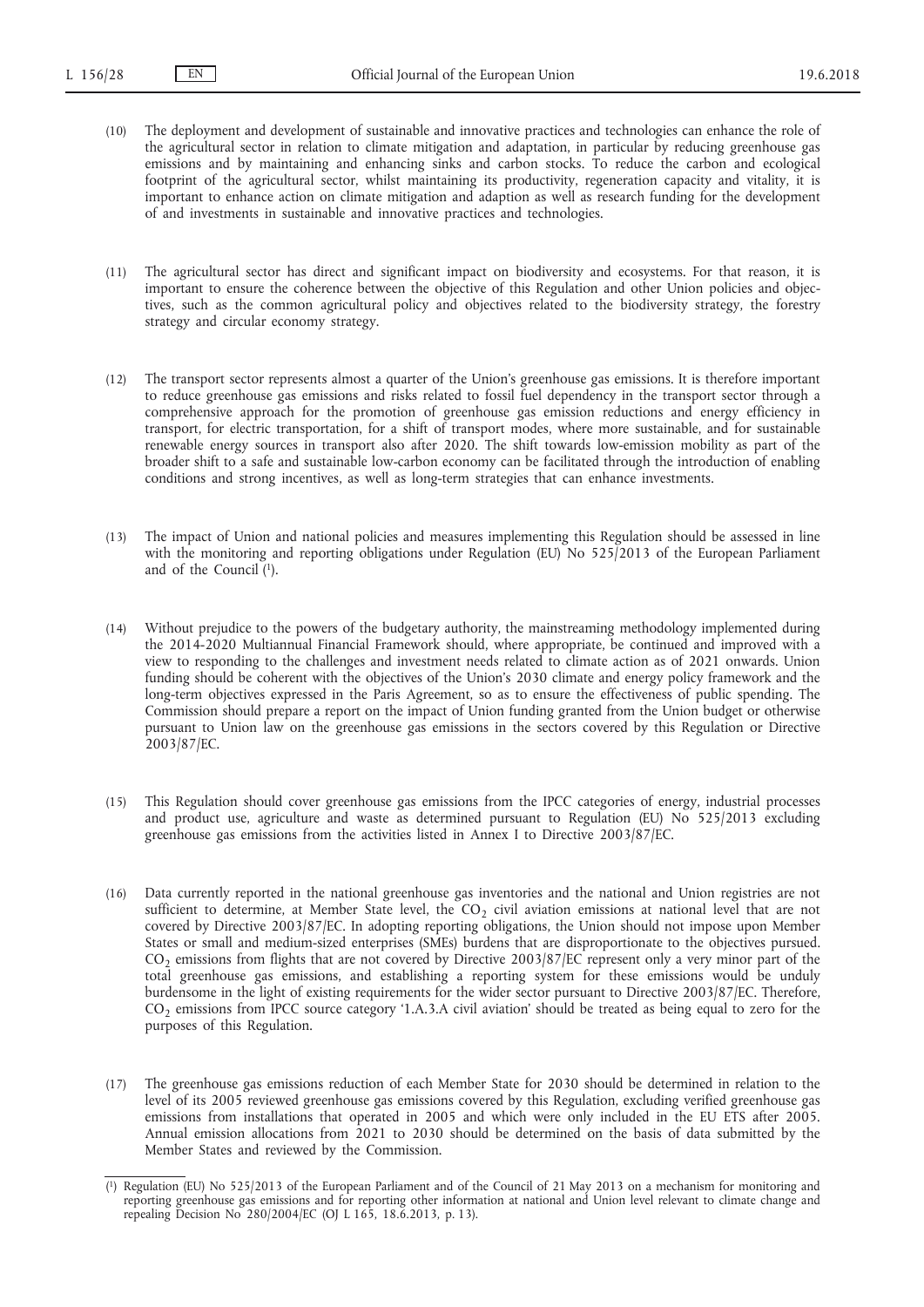(18) The approach of annually binding national limits taken in Decision No 406/2009/EC should be continued from 2021 to 2030. The rules for setting out the annual emission allocations for each Member State as laid down in this Regulation should follow the same methodology as for Member States with negative limits under that Decision, but with the start of the trajectory calculation at five-twelfths of the distance from 2019 to 2020 or in 2020 on the average of the greenhouse gas emissions during 2016 to 2018 and the end of the trajectory being the 2030 limit for each Member State. To ensure appropriate contributions to the Union's greenhouse gas emission reduction target for the period from 2021 to 2030, the start date of the trajectory should be determined for each Member State on the basis of which of those dates results in a lower allocation. An adjustment to the annual emission allocation in 2021 should be provided for Member States with both a positive limit under Decision No 406/2009/EC and increasing annual emission allocations between 2017 and 2020 determined pursuant to Commission Decision 2013/162/EU (1) and Commission Implementing Decision 2013/634/EU (2), to reflect the capacity for increased greenhouse gas emissions in those years.

An additional adjustment should be provided for certain Member States in recognition of their exceptional situation of having both a positive limit under Decision No 406/2009/EC and either the lowest greenhouse gas emissions per capita under that Decision or the lowest share of greenhouse gas emissions from sectors not covered by that Decision compared to their total greenhouse gas emissions. That additional adjustment should only cover part of the greenhouse gas emission reductions needed in the period from 2021 to 2029 in order to maintain incentives for additional greenhouse gas emission reductions and in order to not impact the 2030 target achievement, taking into account the use of other adjustments and flexibilities set out in this Regulation.

- (19) In order to ensure uniform conditions for the implementation of the provisions of this Regulation concerning the setting out of the annual emission allocations for Member States, implementing powers should be conferred on the Commission. Those powers should be exercised in accordance with Regulation (EU) No 182/2011 of the European Parliament and of the Council (3).
- (20) In its conclusions of 23-24 October 2014, the European Council stated that the availability and use of existing flexibility instruments within the non-ETS sectors should be significantly enhanced in order to ensure cost-effectiveness of the collective Union effort and convergence of greenhouse gas emissions per capita by 2030. As a means to enhance the overall cost-effectiveness of total reductions, Member States should be able to bank and borrow part of their annual emission allocations. They should also be able to transfer part of their annual emission allocation to other Member States. The transparency of such transfers should be ensured, and they ought to be carried out in a manner that is mutually convenient, including by means of auctioning, by the use of market intermediaries acting on an agency basis, or by way of bilateral arrangements. Any such transfer could be the result of a greenhouse gas mitigation project or programme carried out in the selling Member State and financed by the receiving Member State. In addition, Member States should be able to encourage the establishment of publicprivate partnerships for projects under Article 24a(1) of Directive 2003/87/EC.
- (21) A one-off flexibility should be created in order to facilitate the achievement of targets for Member States with national reduction targets significantly above both the Union average and their cost-effective reduction potential as well as for Member States that did not allocate any EU ETS allowances for free to industrial installations in 2013. To preserve the aim of the Market Stability Reserve established by Decision (EU) 2015/1814 of the European Parliament and the Council (4) to tackle structural supply-demand imbalances in the EU ETS, the EU ETS allowances taken into account for the one-off flexibility should be considered as EU ETS allowances in circulation when determining the total number of EU ETS allowances in circulation in a given year. In its first review under that Decision, the Commission should consider whether to maintain such accounting as EU ETS allowances in circulation.

<sup>(</sup> 1) Commission Decision 2013/162/EU of 26 March 2013 on determining Member States' annual emission allocations for the period from 2013 to 2020 pursuant to Decision No 406/2009/EC of the European Parliament and of the Council (OJ L 90, 28.3.2013, p. 106).

<sup>(</sup> 2) Commission Implementing Decision 2013/634/EU of 31 October 2013 on the adjustments to Member States' annual emission allocations for the period from 2013 to 2020 pursuant to Decision No 406/2009/EC of the European Parliament and of the Council (OJ L 292, 1.11.2013, p. 19).

<sup>(</sup> 3) Regulation (EU) No 182/2011 of the European Parliament and of the Council of 16 February 2011 laying down the rules and general principles concerning mechanisms for control by Member States of the Commission's exercise of implementing powers (OJ L 55, 28.2.2011, p. 13).

<sup>(</sup> 4) Decision (EU) 2015/1814 of the European Parliament and of the Council of 6 October 2015 concerning the establishment and operation of a market stability reserve for the Union greenhouse gas emission trading scheme and amending Directive 2003/87/EC (OJ L 264, 9.10.2015, p. 1).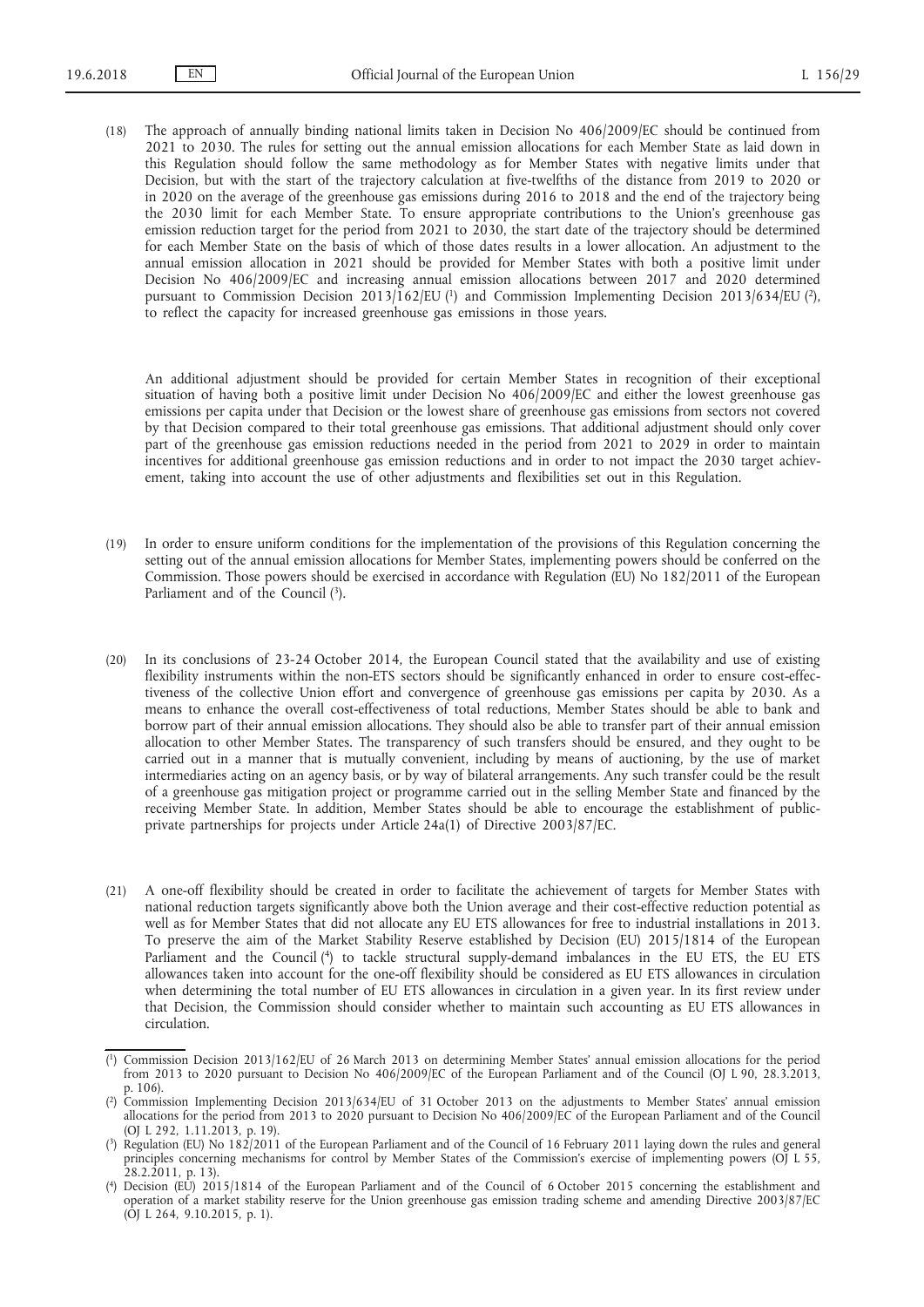- (22) Regulation (EU) 2018/841 of the European Parliament and of the Council (1) lays down accounting rules on greenhouse gas emissions and removals relating to land use, land-use change and forestry ('LULUCF'). Activities that fall under the scope of that Regulation should not be covered by this Regulation. However, while the environmental outcome under this Regulation in terms of the levels of greenhouse gas emission reductions that are made is affected by taking into account a quantity up to the sum of total net removals and total net emissions from afforested land, deforested land, managed cropland, managed grassland and, under certain conditions, managed forest land as well as, where made mandatory under Regulation (EU) 2018/841, managed wetland, as defined in that Regulation, a LULUCF flexibility for a maximum quantity of 280 million tonnes of  $CO<sub>2</sub>$  equivalent of those removals divided among Member States should be included in this Regulation as an additional possibility for Member States to meet their commitments when needed. That total amount and its division among Member States should acknowledge the lower mitigation potential of the agriculture and land use sector and an appropriate contribution of that sector to greenhouse gas mitigation and sequestration. In addition, voluntary deletions of annual emission allocations under this Regulation should allow for such amounts to be taken into account when assessing Member States' compliance with requirements under Regulation (EU) 2018/841.
- (23) On 30 November 2016, the Commission presented a proposal for a Regulation of the European Parliament and of the Council on the Governance of the Energy Union ('governance proposal'), which requires Member States to draw up integrated national energy and climate plans in the context of strategic energy and climate policy planning for all five key dimensions of the Energy Union. According to the governance proposal, the national plans covering the period from 2021 to 2030 are to play a key role in Member States' planning of their compliance with this Regulation and Regulation (EU) 2018/841. To that end, Member States are to set out the policies and measures to meet the obligations under this Regulation and Regulation (EU) 2018/841, with an outlook to the long-term goal to achieve a balance between greenhouse gas emissions and removals in accordance with the Paris Agreement. Those plans are also to set out an assessment of the impacts of the planned policies and measures to meet the objectives. According to the governance proposal, the Commission should be able to indicate in its recommendations on the draft national plans the appropriateness of the level of ambition and of the subsequent implementation of policies and measures. The possible use of the LULUCF flexibility to comply with this Regulation should be taken into account when compiling those plans.
- (24) The European Environment Agency aims to support sustainable development and to help achieve significant and measurable improvement in the environment by providing timely, targeted, relevant and reliable information to policy-makers, public institutions and the public. The European Environment Agency should assist the Commission, as appropriate in accordance with the Agency's annual work programme.
- (25) Any adjustments in the coverage as set out in Articles 11, 24, 24a and 27 of Directive 2003/87/EC should be matched by a corresponding adjustment in the maximum quantity of greenhouse gas emissions covered by this Regulation. Consequently, where Member States include additional greenhouse gas emissions from installations that were previously covered by Directive 2003/87/EC into their commitments under this Regulation, those Member States should implement additional policies and measures in the sectors covered by this Regulation in order to reduce those greenhouse gas emissions.
- (26) In recognition of previous efforts made since 2013 by those Member States which had a GDP per capita below the Union average in 2013, it is appropriate to establish a limited special purpose safety reserve corresponding to up to 105 million tonnes  $CO<sub>2</sub>$  equivalent, while maintaining the environmental integrity of this Regulation as well as incentives for Member States' actions beyond the minimum contributions under this Regulation. The safety reserve should benefit Member States whose GDP per capita was below Union average in 2013, whose greenhouse gas emissions remain below their annual emission allocations from 2013 to 2020 and which have problems with achieving their 2030 greenhouse gas emission target despite using other flexibilities provided for in this Regulation. A safety reserve of that size would cover a significant part of the projected collective deficit of eligible Member States in the period from 2021 to 2030, without additional policies, while maintaining incentives for additional

<sup>(</sup> 1) Regulation (EU) 2018/841 of the European Parliament and of the Council of 30 May 2018 on the inclusion of greenhouse gas emissions and removals from land use, land use change and forestry in the 2030 climate and energy framework, and amending Regulation (EU) No 525/2013 and Decision No 529/2013/EU (see page 1 of this Official Journal).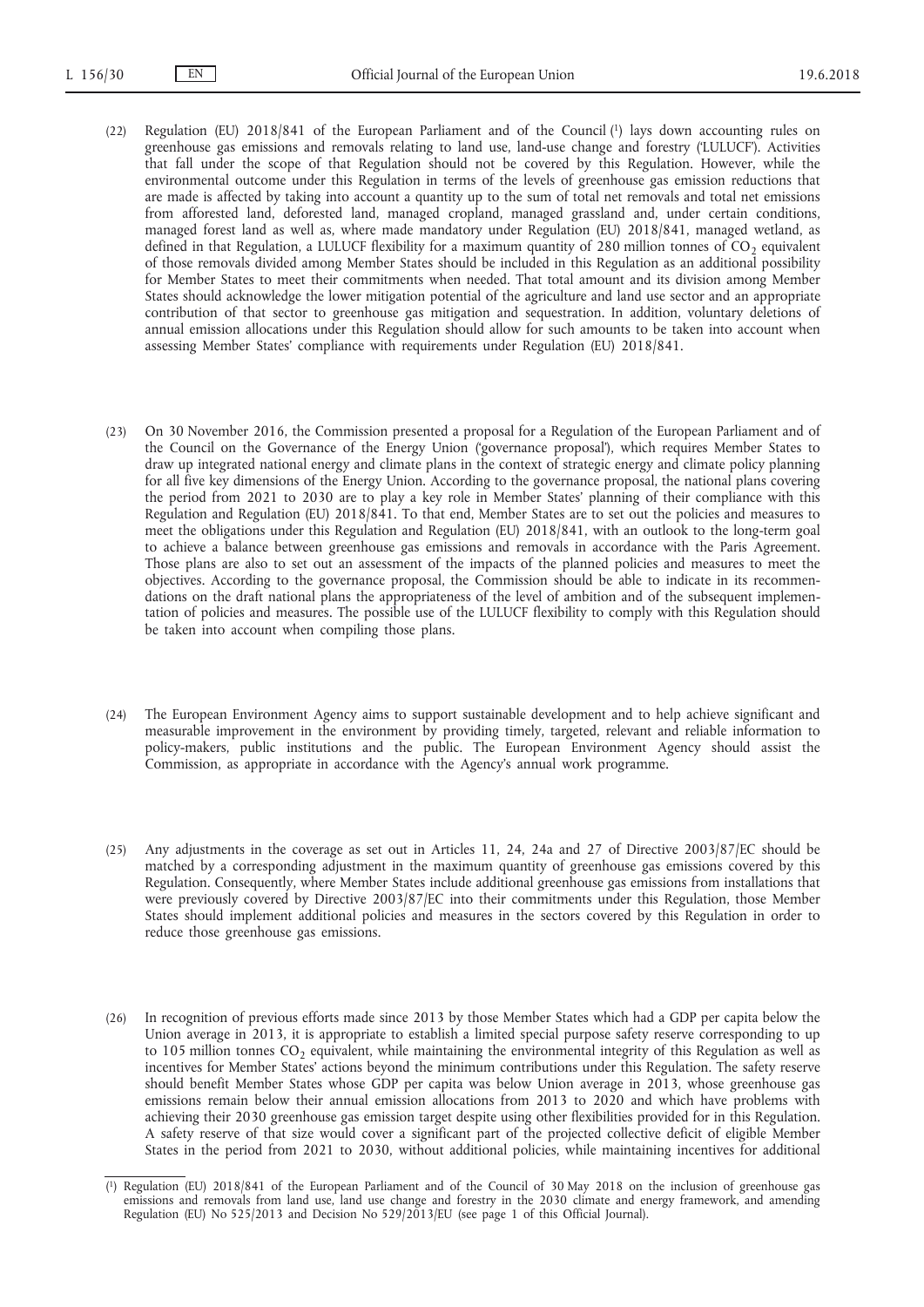action. The safety reserve should be available to those Member States in 2032, under certain conditions and provided that its use does not undermine the achievement of the greenhouse gas emission reduction target of the Union of 30 % for the year 2030 in the sectors covered by this Regulation.

- (27) In order to reflect developments in the framework of Regulation (EU) 2018/841 as well as to ensure the accurate accounting under this Regulation, the power to adopt acts in accordance with Article 290 of the Treaty on the Functioning of the European Union should be delegated to the Commission in respect of allowing the use of the land accounting categories of managed forest land and managed wetland under the LULUCF flexibility and in respect of the accounting of transactions under this Regulation, including the use of flexibilities, the application of compliance checks and the accurate functioning of the safety reserve, through the registry established pursuant to Article 10 of Regulation (EU) No 525/2013 ('Union Registry'). Information regarding accounting under this Regulation should be accessible to the public. The necessary provisions for accounting of transactions should be contained in a single instrument combining the accounting provisions pursuant to Regulation (EU) No 525/2013, Regulation (EU) 2018/841, this Regulation and Directive 2003/87/EC. It is of particular importance that the Commission carry out appropriate consultations during its preparatory work, including at expert level, and that those consultations be conducted in accordance with the principles laid down in the Interinstitutional Agreement of 13 April 2016 on Better Law-Making (1). In particular, to ensure equal participation in the preparation of delegated acts, the European Parliament and the Council receive all documents at the same time as Member States' experts, and their experts systematically have access to meetings of Commission expert groups dealing with the preparation of delegated acts.
- (28) This Regulation should be reviewed as of 2024 and every five years thereafter in order to assess its overall functioning, in particular with regard to the need for increased stringency of Union policies and measures. The review should take into account, inter alia, evolving national circumstances and be informed by the results of the 2018 Facilitative Dialogue under the UNFCCC ('Talanoa dialogue') and the global stocktake under the Paris Agreement. As part of the review, the balance between supply and demand for annual emission allocations should also be considered to ensure the adequacy of the obligations laid down by this Regulation. In addition, as part of its regular reporting under Regulation (EU) No 525/2013, the Commission should, by 31 October 2019, assess the outcome of the Talanoa dialogue. The review for the period after 2030 should be in line with the longterm objectives and the commitments made under the Paris Agreement and, to this end, it should reflect a progression over time.
- (29) In order to ensure efficient, transparent and cost-effective reporting and verification of greenhouse gas emissions and of other information necessary to assess progress with Member State's annual emission allocations, the requirements for annual reporting and evaluation under this Regulation should be integrated with the relevant Articles under Regulation (EU) No 525/2013. That Regulation should also ensure that the progress of Member States in reducing greenhouse gas emissions continues to be evaluated annually, taking into account progress in Union policies and measures and information from Member States. Every two years, the evaluation should include the projected progress of the Union towards meeting its reduction targets and of Member States towards fulfilling their obligations. However, the application of deductions should only be considered at five-year intervals, so that the potential contribution from afforested land, deforested land, managed cropland and managed grassland taking place pursuant to Regulation (EU) 2018/841 can be considered. That is without prejudice to the duty of the Commission to ensure compliance with the obligations of Member States resulting from this Regulation or to the power of the Commission to initiate infringement proceedings for this purpose.
- (30) Regulation (EU) No 525/2013 should be amended accordingly.
- (31) Since the objectives of this Regulation, in particular to lay down obligations on Member States with respect to their minimum contributions for the period from 2021 to 2030 to fulfilling the Union's target of reducing its greenhouse gas emissions and to contribute to achieving the objectives of the Paris Agreement, cannot be sufficiently achieved by the Member States but can rather, by reason of its scale and effects, be better achieved at Union level, the Union may adopt measures, in accordance with the principle of subsidiarity as set out in Article 5 of the Treaty on European Union. In accordance with the principle of proportionality, as set out in that Article, this Regulation does not go beyond what is necessary in order to achieve those objectives.

<sup>(</sup> 1) OJ L 123, 12.5.2016, p. 1.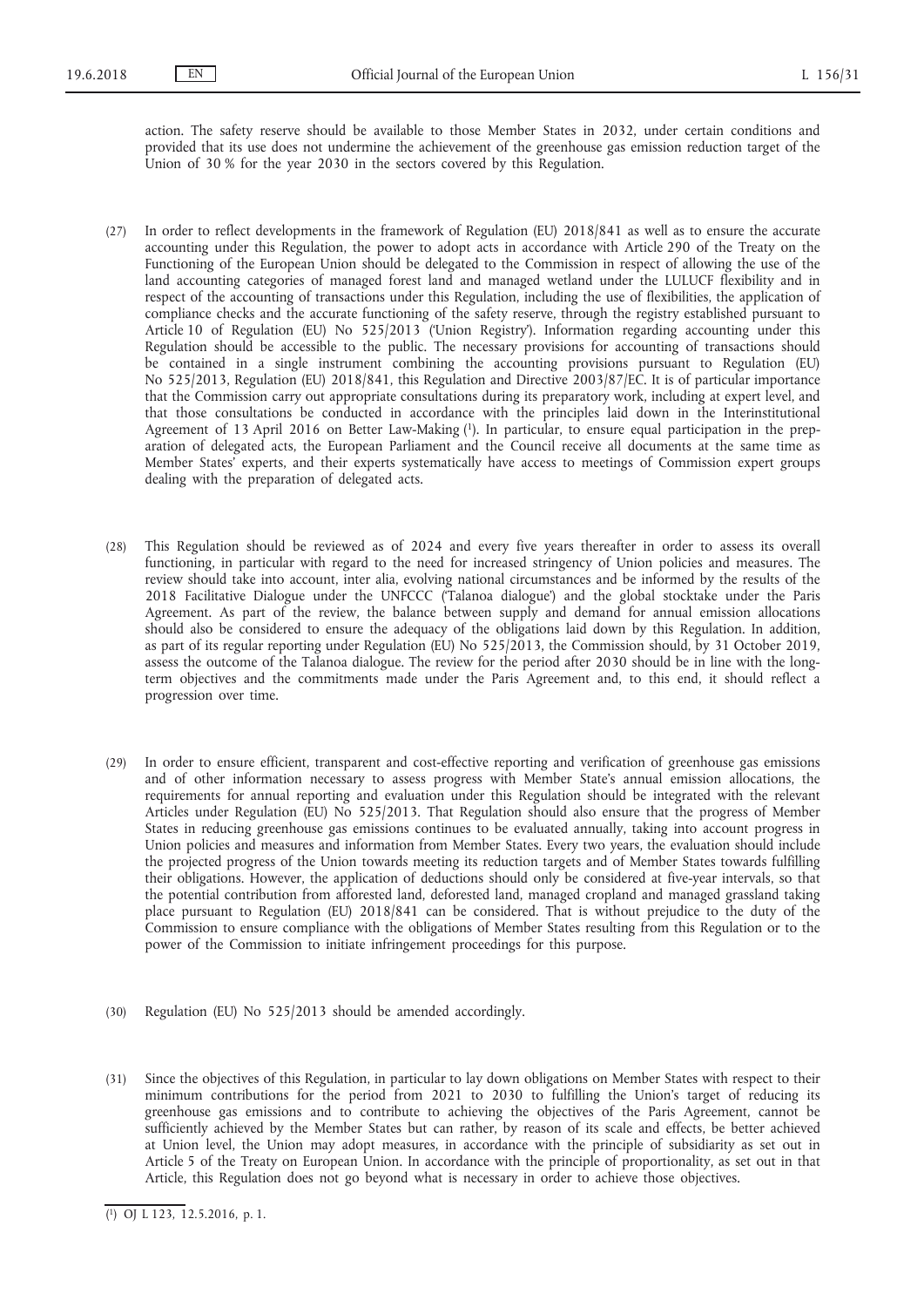(32) This Regulation is without prejudice to more stringent national objectives,

#### HAVE ADOPTED THIS REGULATION:

### *Article 1*

#### **Subject matter**

This Regulation lays down obligations on Member States with respect to their minimum contributions for the period from 2021 to 2030 to fulfilling the Union's target of reducing its greenhouse gas emissions by 30 % below 2005 levels in 2030 in the sectors covered by Article 2 of this Regulation and contributes to achieving the objectives of the Paris Agreement. This Regulation also lays down rules on determining annual emission allocations and for the evaluation of Member States' progress towards meeting their minimum contributions.

#### *Article 2*

#### **Scope**

1. This Regulation applies to the greenhouse gas emissions from IPCC source categories of energy, industrial processes and product use, agriculture and waste as determined pursuant to Regulation (EU) No 525/2013, excluding greenhouse gas emissions from the activities listed in Annex I to Directive 2003/87/EC.

2. Without prejudice to Article 7 and Article 9(2) of this Regulation, this Regulation does not apply to greenhouse gas emissions and removals covered by Regulation (EU) 2018/841.

For the purposes of this Regulation,  $CO<sub>2</sub>$  emissions from IPCC source category '1.A.3.A civil aviation' shall be treated as zero.

#### *Article 3*

#### **Definitions**

For the purposes of this Regulation, the following definitions apply:

- (1) 'Greenhouse gas emissions' means emissions in terms of tonnes of  $CO_2$  equivalent of carbon dioxide (CO<sub>2</sub>), methane  $(CH_4)$ , nitrous oxide (N<sub>2</sub>O), hydrofluorocarbons (HFCs), perfluorocarbons (PFCs), nitrogen trifluoride (NF<sub>3</sub>) and sulphur hexafluoride (SF<sub>6</sub>) determined pursuant to Regulation (EU) No 525/2013 and falling within the scope of this Regulation;
- (2) 'Annual emission allocations' means the maximum allowed greenhouse gas emissions for each year between 2021 and 2030 determined pursuant to Article 4(3) and Article 10;
- (3) 'EU ETS allowance' means an 'allowance' as defined in point (a) of Article 3 of Directive 2003/87/EC.

### *Article 4*

### **Annual emission levels for the period from 2021 to 2030**

1. Each Member State shall, in 2030, limit its greenhouse gas emissions at least by the percentage set for that Member State in Annex I in relation to its greenhouse gas emissions in 2005, determined pursuant to paragraph 3 of this Article.

2. Subject to the flexibilities provided for in Articles 5, 6 and 7 of this Regulation, to the adjustment pursuant to Article 10(2) of this Regulation and taking into account any deduction resulting from the application of Article 7 of Decision No 406/2009/EC, each Member State shall ensure that its greenhouse gas emissions in each year between 2021 and 2029 do not exceed the limit defined by a linear trajectory, starting on the average of its greenhouse gas emissions during 2016, 2017 and 2018 determined pursuant to paragraph 3 of this Article and ending in 2030 on the limit set for that Member State in Annex I to this Regulation. The linear trajectory of a Member State shall start either at five-twelfths of the distance from 2019 to 2020 or in 2020, whichever results in a lower allocation for that Member State.

3. The Commission shall adopt implementing acts setting out the annual emission allocations for the years from 2021 to 2030 in terms of tonnes of  $CO<sub>2</sub>$  equivalent as specified in paragraphs 1 and 2 of this Article. For the purposes of those implementing acts, the Commission shall carry out a comprehensive review of the most recent national inventory data for the years 2005 and 2016 to 2018 submitted by Member States pursuant to Article 7 of Regulation (EU) No 525/2013.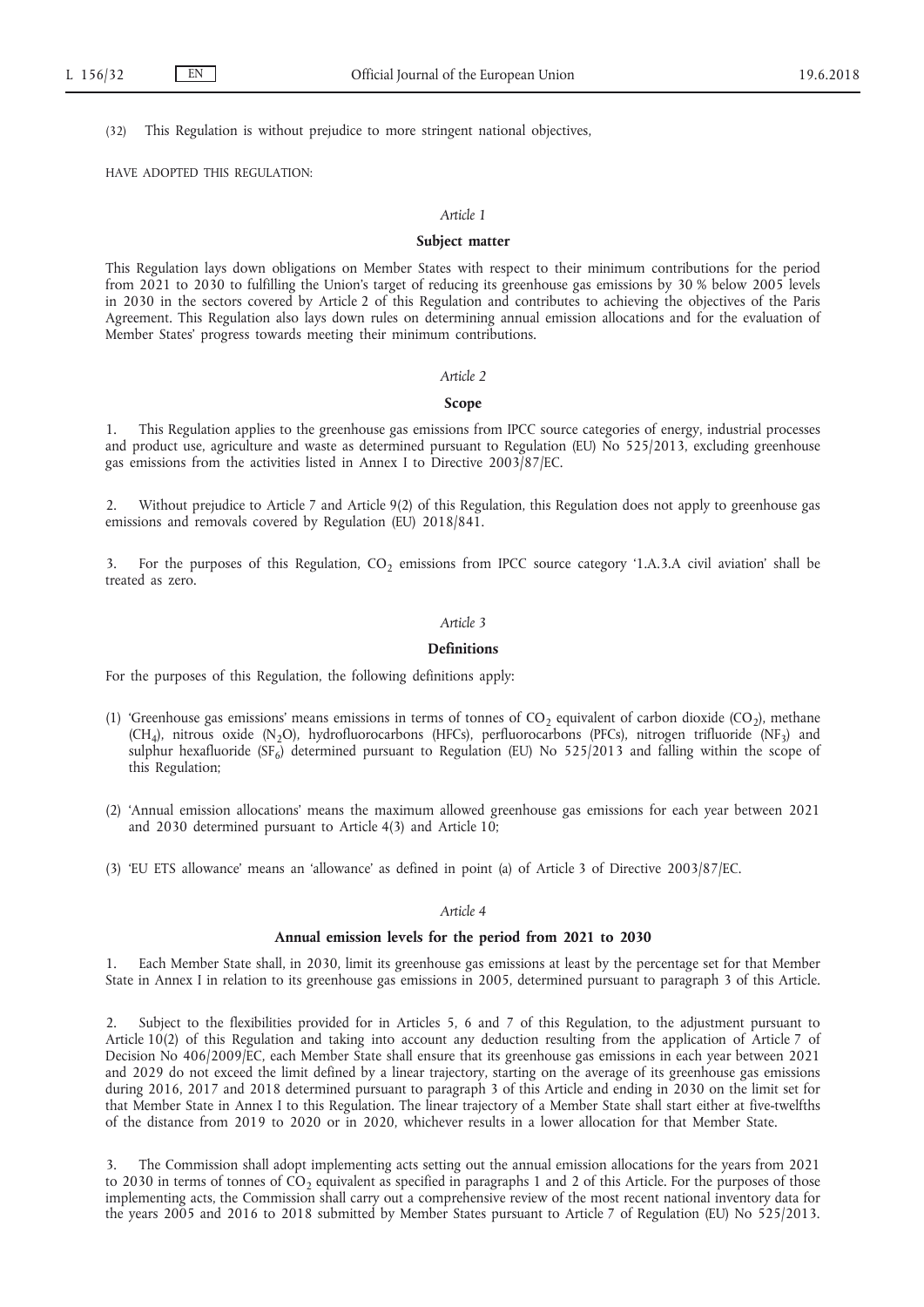Those implementing acts shall indicate the value for the 2005 greenhouse gas emissions of each Member State used to determine the annual emission allocations specified in paragraphs 1 and 2.

4. Those implementing acts shall also specify, based on the percentages notified by Member States under Article 6(3), the total quantities that may be taken into account for a Member State's compliance under Article 9 between 2021 and 2030. If the sum of all Member States' total quantities were to exceed the collective total of 100 million, the total quantities for each Member State shall be reduced on a pro rata basis so that the collective total is not exceeded.

5. Those implementing acts shall be adopted in accordance with the examination procedure referred to in Article 14.

### *Article 5*

#### **Flexibilities by means of borrowing, banking and transfer**

1. In respect of the years 2021 to 2025, a Member State may borrow a quantity of up to 10 % from its annual emission allocation for the following year.

2. In respect of the years 2026 to 2029, a Member State may borrow a quantity of up to 5 % from its annual emission allocation for the following year.

3. A Member State whose greenhouse gas emissions for a given year are below its annual emission allocation for that year, taking into account the use of flexibilities pursuant to this Article and Article 6, may:

- (a) in respect of the year 2021, bank that excess part of its annual emission allocation to subsequent years until 2030; and
- (b) in respect of the years 2022 to 2029, bank the excess part of its annual emission allocation up to a level of 30 % of its annual emission allocations up to that year to subsequent years until 2030.

4. A Member State may transfer up to 5 % of its annual emission allocation for a given year to other Member States in respect of the years 2021 to 2025, and up to 10 % in respect of the years 2026 to 2030. The receiving Member State may use that quantity for compliance under Article 9 for the given year or for subsequent years until 2030.

5. A Member State whose reviewed greenhouse gas emissions for a given year are below its annual emission allocation for that year, taking into account the use of flexibilities pursuant to paragraphs 1 to 4 of this Article and Article 6, may transfer that excess part of its annual emission allocation to other Member States. The receiving Member State may use that quantity for compliance under Article 9 for that year or for subsequent years until 2030.

6. Member States may use revenues generated by transfers of annual emission allocations pursuant to paragraphs 4 and 5 to tackle climate change in the Union or in third countries. Member States shall inform the Commission of any actions taken pursuant to this paragraph.

7. Any transfer of annual emission allocations pursuant to paragraphs 4 and 5 may be the result of a greenhouse gas mitigation project or programme carried out in the selling Member State and remunerated by the receiving Member State, provided that double counting is avoided and traceability is ensured.

8. Member States may use credits from projects issued pursuant to Article 24a(1) of Directive 2003/87/EC for compliance under Article 9 of this Regulation without any quantitative limit, provided that double counting is avoided.

#### *Article 6*

### **Flexibility for certain Member States following reduction of EU ETS allowances**

1. The Member States listed in Annex II to this Regulation may have a limited cancellation of up to a maximum of 100 million EU ETS allowances collectively taken into account for their compliance under this Regulation. Such cancellation shall be made from the auctioning volumes of the Member State concerned pursuant to Article 10 of Directive 2003/87/EC.

2. The EU ETS allowances taken into account under paragraph 1 of this Article shall be considered as EU ETS allowances in circulation for the purposes of Article 1(4) of Decision (EU) 2015/1814.

In its first review pursuant to Article 3 of that Decision, the Commission shall consider whether to maintain the accounting set out in the first subparagraph of this paragraph.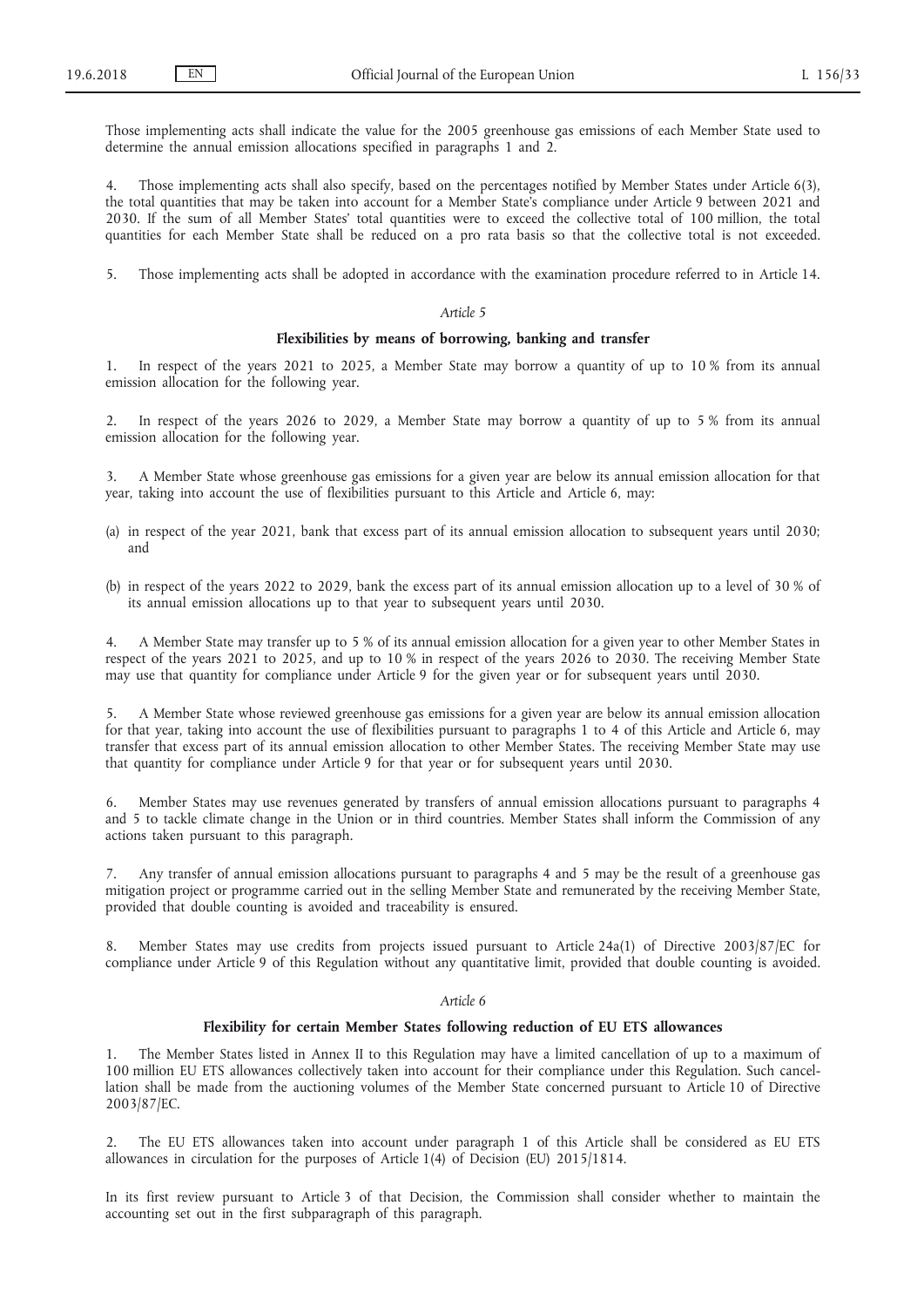3. The Member States listed in Annex II shall notify the Commission by 31 December 2019 of any intention to make use of the limited cancellation of EU ETS allowances referred to in paragraph 1 of this Article, up to the percentage listed in Annex II for each year of the period from 2021 to 2030 for each Member State concerned, for its compliance under Article 9.

The Member States listed in Annex II may decide to revise the notified percentage downwards once in 2024 and once in 2027. In such case, the Member State concerned shall notify the Commission thereof by 31 December 2024 or by 31 December 2027, respectively.

4. At a Member State's request, the Central Administrator designated pursuant to Article 20(1) of Directive 2003/87/EC ('the Central Administrator') shall take into account an amount up to the total quantity determined pursuant to Article 4(4) of this Regulation for that Member States' compliance under Article 9 of this Regulation. One-tenth of the total quantity of EU ETS allowances determined pursuant to Article 4(4) of this Regulation shall be cancelled pursuant to Article 12(4) of Directive 2003/87/EC for each year from 2021 to 2030 for that Member State.

5. Where a Member State, in accordance with paragraph 3 of this Article, has notified the Commission of its decision to revise the previously notified percentage downwards, a correspondingly lower quantity of EU ETS allowances shall be cancelled for that Member State in respect of each year from 2026 to 2030 or from 2028 to 2030, respectively.

### *Article 7*

#### **Additional use of up to 280 million net removals from LULUCF**

1. To the extent that a Member State's greenhouse gas emissions exceed its annual emission allocations for a given year, including any annual emission allocations banked pursuant to Article 5(3) of this Regulation, a quantity up to the sum of total net removals and total net emissions from the combined land accounting categories of afforested land, deforested land, managed cropland, managed grassland and, subject to the delegated acts adopted pursuant to paragraph 2 of this Article, managed forest land and managed wetland, as referred to in points (a) and (b) of Article 2(1) of Regulation (EU) 2018/841, may be taken into account for its compliance under Article 9 of this Regulation for that year, provided that:

- (a) the cumulative quantity taken into account for that Member State for all the years of the period from 2021 to 2030 does not exceed the maximum amount of total net removals set out in Annex III to this Regulation for that Member State;
- (b) such quantity is in excess of that Member State's requirements under Article 4 of Regulation (EU) 2018/841;
- (c) the Member State has not acquired more net removals under Regulation (EU) 2018/841 from other Member States than it has transferred;
- (d) the Member State has complied with Regulation (EU) 2018/841; and
- (e) the Member State has submitted a description of the intended use of the flexibility available under this paragraph pursuant to the second subparagraph of Article 7(1) of Regulation (EU) No 525/2013.

2. The Commission shall adopt delegated acts in accordance with Article 13 of this Regulation to amend the title of Annex III thereto in respect of the land accounting categories in order to:

- (a) reflect the contribution of the land accounting category managed forest land while respecting the maximum amount of total net removals for each Member State referred to in Annex III to this Regulation, when delegated acts laying down forest reference levels are adopted pursuant to Article 8(8) or (9) of Regulation (EU) 2018/841; and
- (b) reflect the contribution of the land accounting category managed wetland while respecting the maximum amount of total net removals for each Member State referred to in Annex III to this Regulation, when all Member States are required to account for this category under Regulation (EU) 2018/841.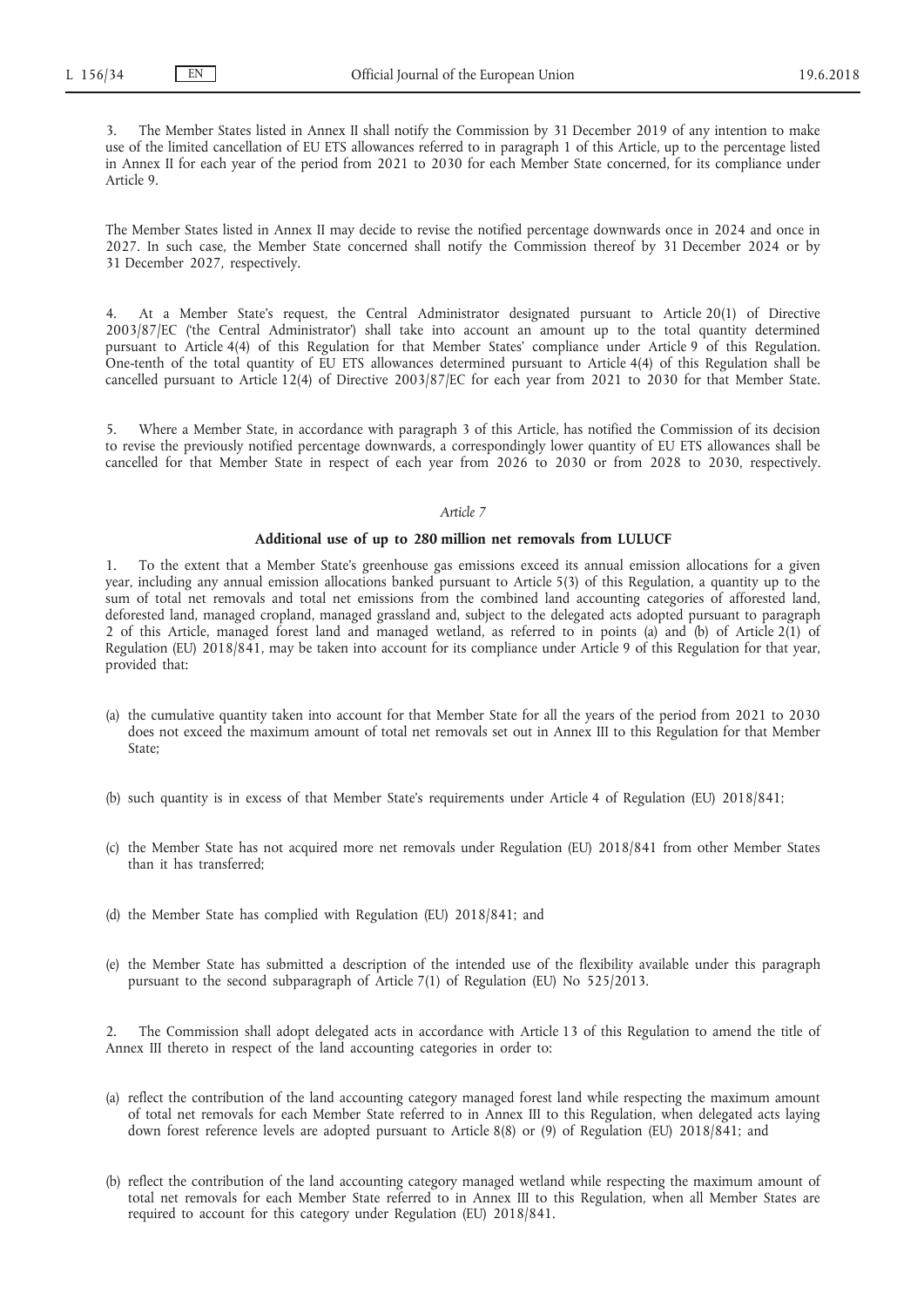### *Article 8*

#### **Corrective action**

1. If the Commission finds, in its annual assessment under Article 21 of Regulation (EU) No 525/2013 and taking into account the intended use of the flexibilities referred to in Articles 5, 6 and 7 of this Regulation, that a Member State is not making sufficient progress towards meeting its obligations under Article 4 of this Regulation, that Member State shall, within three months, submit to the Commission a corrective action plan that includes:

(a) additional actions that the Member State shall implement in order to meet its specific obligations under Article 4 of this Regulation, through domestic policies and measures and the implementation of Union action;

(b) a strict timetable for implementing such actions, which enables the assessment of annual progress in implementation.

2. In accordance with its annual work programme, the European Environment Agency shall assist the Commission in its work to assess any such corrective action plans.

3. The Commission may issue an opinion regarding the robustness of the corrective action plans submitted in accordance with paragraph 1 and shall in that case do so within four months of receipt of those plans. The Member State concerned shall take utmost account of the Commission's opinion and may revise its corrective action plan accordingly.

### *Article 9*

### **Compliance check**

1. In 2027 and 2032, if the reviewed greenhouse gas emissions of a Member State exceed its annual emission allocation for any specific year of the period, taking into account paragraph 2 of this Article and the flexibilities used pursuant to Articles 5, 6 and 7, the following measures shall apply:

- (a) an addition to the Member State's greenhouse gas emission figure of the following year equal to the amount in tonnes of  $CO<sub>2</sub>$  equivalent of the excess greenhouse gas emissions, multiplied by a factor of 1,08, in accordance with the measures adopted pursuant to Article 12; and
- (b) the Member State shall be temporarily prohibited from transferring any part of its annual emission allocation to another Member State until it is in compliance with Article 4.

The Central Administrator shall implement the prohibition referred to in point (b) of the first subparagraph in the Union Registry.

2. If the greenhouse gas emissions of a Member State in either the period from 2021 to 2025 or the period from 2026 to 2030 referred to in Article 4 of Regulation (EU) 2018/841 exceeded its removals, as determined in accordance with Article 12 of that Regulation, the Central Administrator shall deduct from that Member State's annual emission allocations an amount equal to those excess greenhouse gas emissions in tonnes of  $CO<sub>2</sub>$  equivalent for the relevant years.

#### *Article 10*

### **Adjustments**

1. The Commission shall adjust the annual emission allocations for each Member State under Article 4 of this Regulation in order to reflect:

- (a) adjustments to the number of EU ETS allowances issued pursuant to Article 11 of Directive 2003/87/EC that resulted from a change in the coverage of sources under that Directive, in accordance with the Commission Decisions adopted pursuant to that Directive on the final approval of the national allocation plans for the period from 2008 to 2012;
- (b) adjustments to the number of EU ETS allowances or credits, respectively, issued pursuant to Articles 24 and 24a of Directive 2003/87/EC in respect of greenhouse gas emission reductions in a Member State; and
- (c) adjustments to the number of EU ETS allowances pertaining to greenhouse gas emissions from installations excluded from the EU ETS in accordance with Article 27 of Directive 2003/87/EC, for the time that they are excluded.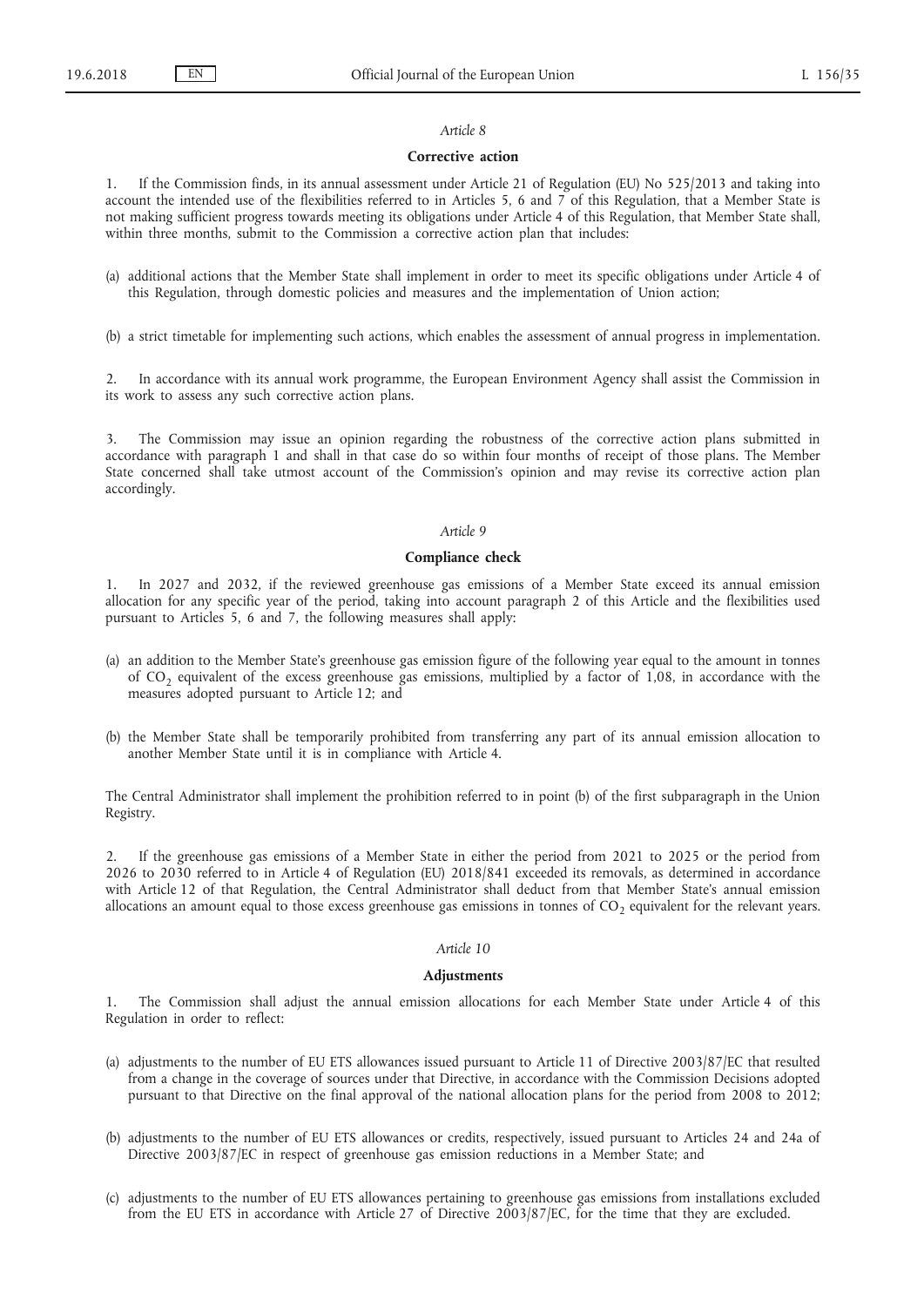2. The amount contained in Annex IV shall be added to the annual emission allocation for the year 2021 for each Member State referred to in that Annex.

3. The Commission shall publish the figures resulting from such adjustments.

### *Article 11*

### **Safety reserve**

A safety reserve corresponding to a quantity of up to 105 million tonnes of  $CO<sub>2</sub>$  equivalent shall be established in the Union Registry, subject to the fulfilment of the Union target referred to in Article 1. The safety reserve shall be available in addition to the flexibilities provided for in Articles 5, 6 and 7.

2. A Member State may benefit from the safety reserve provided that all of the following conditions are fulfilled:

- (a) its GDP per capita at market prices in 2013, as published by Eurostat in April 2016, was below the Union average;
- (b) its cumulative greenhouse gas emissions for the years from 2013 to 2020 in the sectors covered by this Regulation are below its cumulative annual emission allocations for the years from 2013 to 2020; and

(c) its greenhouse gas emissions exceed its annual emission allocations in the period from 2026 to 2030, although it has:

- (i) exhausted the flexibilities pursuant to Article 5(2) and (3);
- (ii) made the maximum possible use of net removals according to Article 7, even if that quantity does not reach the level set in Annex III; and
- (iii) made no net transfers to other Member States under Article 5.

3. A Member State, which meets the conditions set out in paragraph 2 of this Article, shall receive an additional quantity from the safety reserve up to its shortfall to be used for compliance under Article 9. That quantity shall not exceed 20 % of its overall overachievement in the period from 2013 to 2020.

If the resulting collective quantity to be received by all of the Member States which fulfil the conditions set out in paragraph 2 of this Article exceeds the limit referred to in paragraph 1 of this Article, the quantity to be received by each of those Member States shall be reduced on a pro rata basis.

4. Any amount remaining in the safety reserve after the distribution in accordance with the first subparagraph of paragraph 3 shall be distributed among the Member States referred to in that subparagraph proportionally to their remaining shortfall, but not exceeding it. For each of those Member States, that quantity may be additional to the percentage referred to in that subparagraph.

5. After the completion of the review referred to in Article 19 of Regulation (EU) No 525/2013 for the year 2020, the Commission shall, for each Member State that fulfils the conditions in points (a) and (b) of paragraph 2 of this Article, publish the amounts corresponding to 20 % of the overall overachievement in the period from 2013 to 2020 as referred to in the first subparagraph of paragraph 3 of this Article.

### *Article 12*

### **Registry**

1. The Commission shall adopt delegated acts in accordance with Article 13 to supplement this Regulation in order to ensure the accurate accounting under this Regulation through the Union Registry in respect of:

- (a) annual emission allocations;
- (b) flexibilities exercised under Articles 5, 6 and 7;
- (c) compliance checks under Article 9;
- (d) adjustments under Article 10; and
- (e) the safety reserve under Article 11.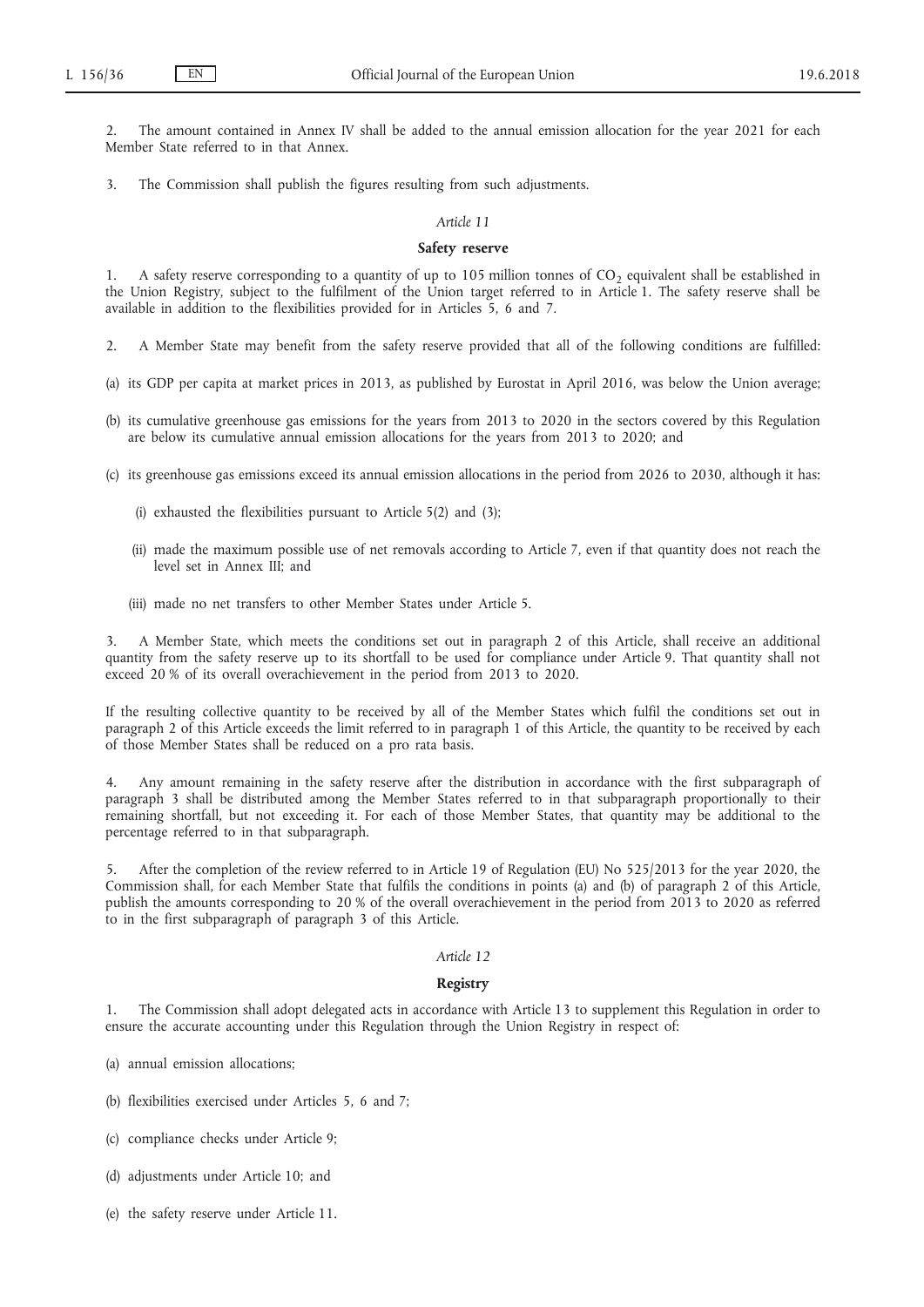2. The Central Administrator shall conduct an automated check on each transaction in the Union Registry that results from this Regulation and shall, where necessary, block transactions to ensure that there are no irregularities.

3. The information referred to in points (a) to (e) of paragraph 1 and in paragraph 2 shall be accessible to the public.

### *Article 13*

### **Exercise of the delegation**

1. The power to adopt delegated acts is conferred on the Commission subject to the conditions laid down in this Article.

2. The power to adopt delegated acts referred to in Articles 7(2) and 12(1) shall be conferred on the Commission for a period of five years from 9 July 2018. The Commission shall draw up a report in respect of the delegation of power not later than nine months before the end of the five-year period. The delegation of power shall be tacitly extended for periods of an identical duration, unless the European Parliament or the Council opposes such extension not later than three months before the end of each period.

The delegation of powers referred to in Articles  $7(2)$  and  $12(1)$  may be revoked at any time by the European Parliament or by the Council. A decision to revoke shall put an end to the delegation of the power specified in that decision. It shall take effect the day following the publication of the decision in the *Official Journal of the European Union* or at a later date specified therein. It shall not affect the validity of any delegated acts already in force.

4. Before adopting a delegated act, the Commission shall consult experts designated by each Member State in accordance with the principles laid down in the Interinstitutional Agreement of 13 April 2016 on Better Law-Making.

5. As soon as it adopts a delegated act, the Commission shall notify it simultaneously to the European Parliament and to the Council.

6. A delegated act adopted pursuant to Articles 7(2) and 12(1) shall enter into force only if no objection has been expressed either by the European Parliament or by the Council within a period of two months of notification of that act to the European Parliament and to the Council or if, before the expiry of that period, the European Parliament and the Council have both informed the Commission that they will not object. That period shall be extended by two months at the initiative of the European Parliament or of the Council.

### *Article 14*

### **Committee procedure**

1. The Commission shall be assisted by the Climate Change Committee established by Regulation (EU) No 525/2013. That committee shall be a committee within the meaning of Regulation (EU) No 182/2011.

2. Where reference is made to this paragraph, Article 5 of Regulation (EU) No 182/2011 shall apply.

#### *Article 15*

#### **Review**

1. This Regulation shall be kept under review taking into account, inter alia, evolving national circumstances, the manner in which all sectors of the economy contribute to the reduction of greenhouse gas emissions, international developments and efforts undertaken to achieve the long-term objectives of the Paris Agreement.

2. The Commission shall submit a report to the European Parliament and to the Council, within six months of each global stocktake agreed under Article 14 of the Paris Agreement, on the operation of this Regulation, including the balance between supply and demand for annual emission allocations, as well as on the contribution of this Regulation to the Union's overall 2030 greenhouse gas emission reduction target and its contribution to the goals of the Paris Agreement, in particular with regard to the need for additional Union policies and measures in view of the necessary greenhouse gas emission reductions by the Union and its Member States, including a post-2030 framework, and may make proposals if appropriate.

Those reports shall take into account the strategies prepared pursuant to Article 4 of Regulation (EU) No 525/2013 with a view to contributing to the formulation of a long-term Union strategy.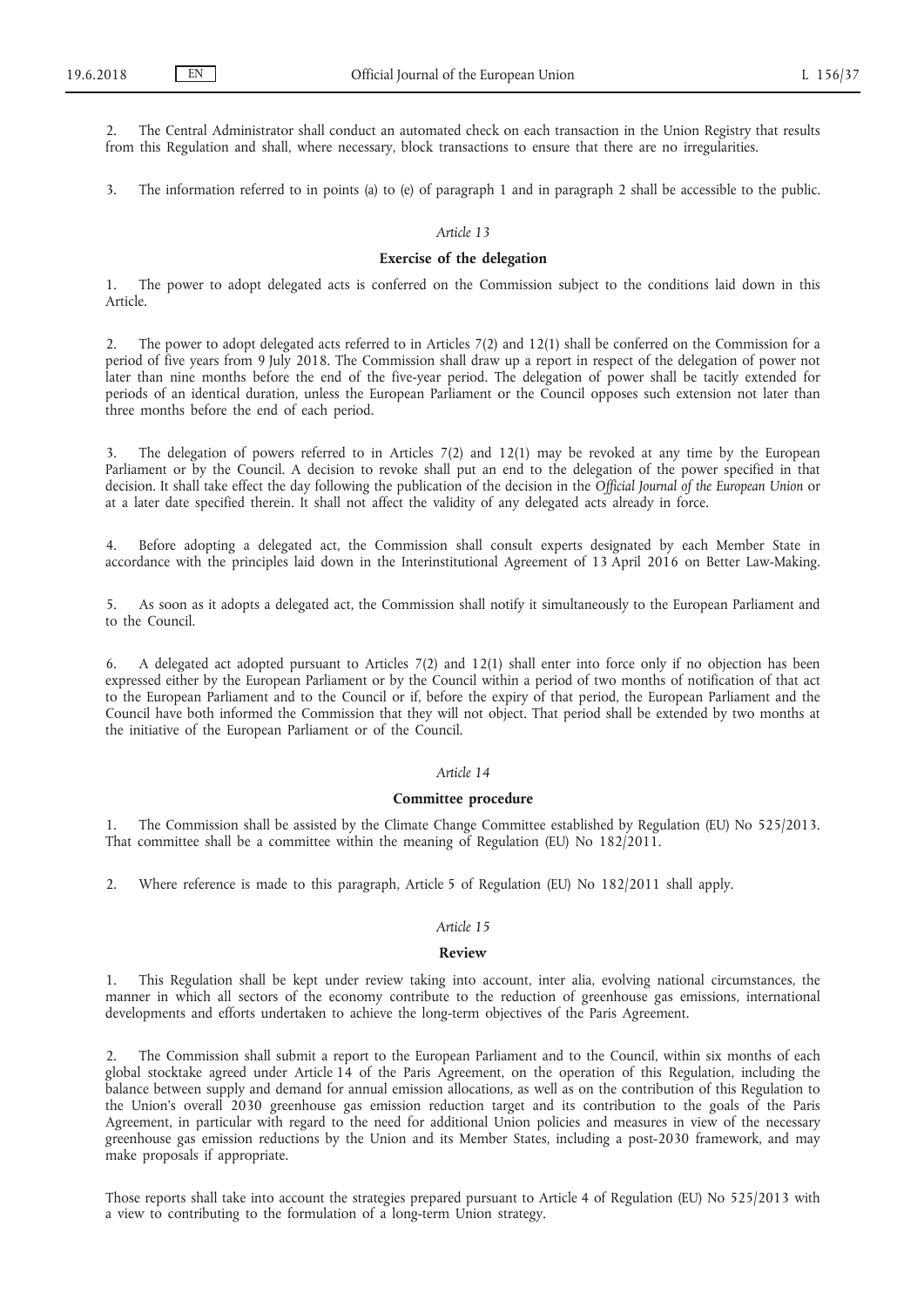$\mathcal{L}=\mathcal{L}$ 

#### *Article 16*

### **Amendments to Regulation (EU) No 525/2013**

Regulation (EU) No 525/2013 is amended as follows:

- (1) in Article 7, paragraph 1 is amended as follows:
	- (a) the following point is inserted:
		- '(aa) as of 2023, their anthropogenic emissions of greenhouse gases referred to in Article 2 of Regulation (EU) 2018/842 of the European Parliament and of the Council (\*) for the year X-2, in accordance with UNFCCC reporting requirements;
		- (\*) Regulation (EU) 2018/842 of the European Parliament and of the Council of 30 May 2018 on binding annual greenhouse gas emission reductions by Member States from 2021 to 2030 contributing to climate action to meet commitments under the Paris Agreement and amending Regulation (EU) No 525/2013 (OJ L 156, 19.6.2018, p. 26).';
	- (b) the second subparagraph is replaced by the following:

'In their reports, Member States shall annually inform the Commission of any intention to use the flexibilities set out in Article 5(4) and (5) and Article 7 of Regulation (EU) 2018/842, as well as of the use of revenues in accordance with Article 5(6) of that Regulation. Within three months of receiving such information from Member States, the Commission shall make the information available to the committee referred to in Article 26 of this Regulation.';

- (2) in point (c) of Article 13(1), the following point is added:
	- '(ix) as of 2023, information on national policies and measures implemented towards meeting their obligations under Regulation (EU) 2018/842 and information on planned additional national policies and measures envisaged with a view to limiting greenhouse gas emissions beyond their commitments under that Regulation;';
- (3) in Article 14(1), the following point is added:
	- '(f) as of 2023, total greenhouse gas projections and separate estimates for the projected greenhouse gas emissions for the emission sources covered by Regulation (EU) 2018/842 and by Directive 2003/87/EC.';
- (4) in Article 21(1), the following point is added:
	- '(c) obligations under Article 4 of Regulation (EU) 2018/842. The evaluation shall take into account progress in Union policies and measures and information from Member States. Every two years, the evaluation shall also include the projected progress of the Union towards implementing its Nationally Determined Contribution to the Paris Agreement containing the Union's commitment to economy-wide greenhouse gas emission reductions and the projected progress of Member States towards fulfilling their obligations under that Regulation.'.

### *Article 17*

### **Entry into force**

This Regulation shall enter into force on the twentieth day following its publication in the *Official Journal of the European Union*.

This Regulation shall be binding in its entirety and directly applicable in all Member States.

 $\overline{\phantom{a}}$ 

Done at Strasbourg, 30 May 2018.

*For the European Parliament The President* A. TAJANI

*For the Council The President* L. PAVLOVA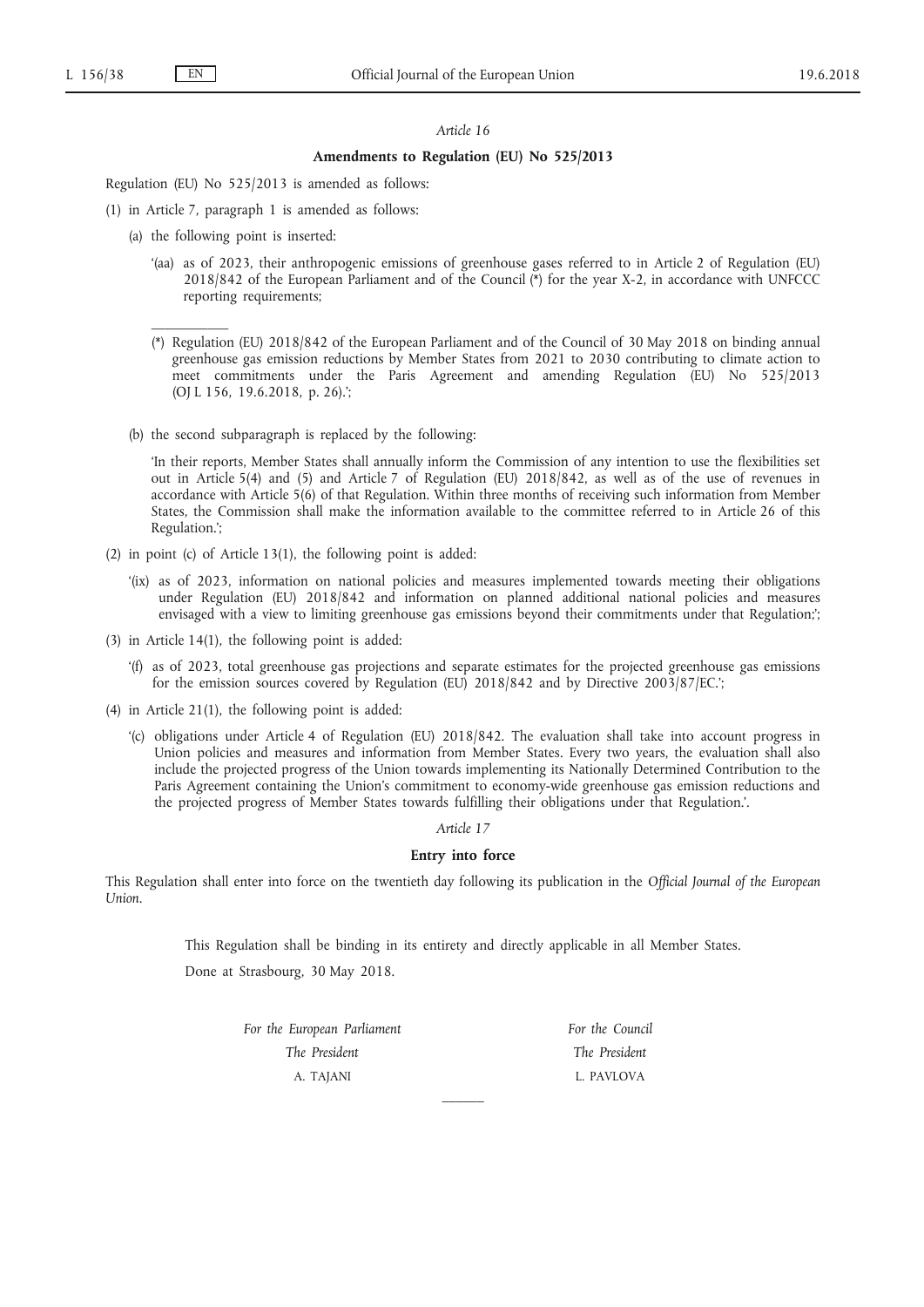### *ANNEX I*

# MEMBER STATE GREENHOUSE GAS EMISSION REDUCTIONS PURSUANT TO ARTICLE 4(1)

|                | Member State greenhouse gas emission reductions in 2030 in<br>relation to their 2005 levels determined in accordance with<br>Article 4(3) |
|----------------|-------------------------------------------------------------------------------------------------------------------------------------------|
| Belgium        | $-35%$                                                                                                                                    |
| Bulgaria       | $-$ 0 $\%$                                                                                                                                |
| Czech Republic | $-14%$                                                                                                                                    |
| Denmark        | $-39%$                                                                                                                                    |
| Germany        | $-38%$                                                                                                                                    |
| Estonia        | $-13%$                                                                                                                                    |
| Ireland        | $-30%$                                                                                                                                    |
| Greece         | $-16%$                                                                                                                                    |
| Spain          | $-26%$                                                                                                                                    |
| France         | $-37%$                                                                                                                                    |
| Croatia        | $-7%$                                                                                                                                     |
| Italy          | $-33%$                                                                                                                                    |
| Cyprus         | $-24%$                                                                                                                                    |
| Latvia         | $-6%$                                                                                                                                     |
| Lithuania      | $-9%$                                                                                                                                     |
| Luxembourg     | $-40%$                                                                                                                                    |
| Hungary        | $-7%$                                                                                                                                     |
| Malta          | $-19~\%$                                                                                                                                  |
| Netherlands    | $-36%$                                                                                                                                    |
| Austria        | $-36%$                                                                                                                                    |
| Poland         | $-7%$                                                                                                                                     |
| Portugal       | $-$ 17 $\%$                                                                                                                               |
| Romania        | $-$ 2 $\%$                                                                                                                                |
| Slovenia       | $-$ 15 $\%$                                                                                                                               |
| Slovakia       | $-$ 12 $\%$                                                                                                                               |
| Finland        | $-$ 39 $\%$                                                                                                                               |
| Sweden         | $-$ 40 $\%$                                                                                                                               |
| United Kingdom | $-37%$                                                                                                                                    |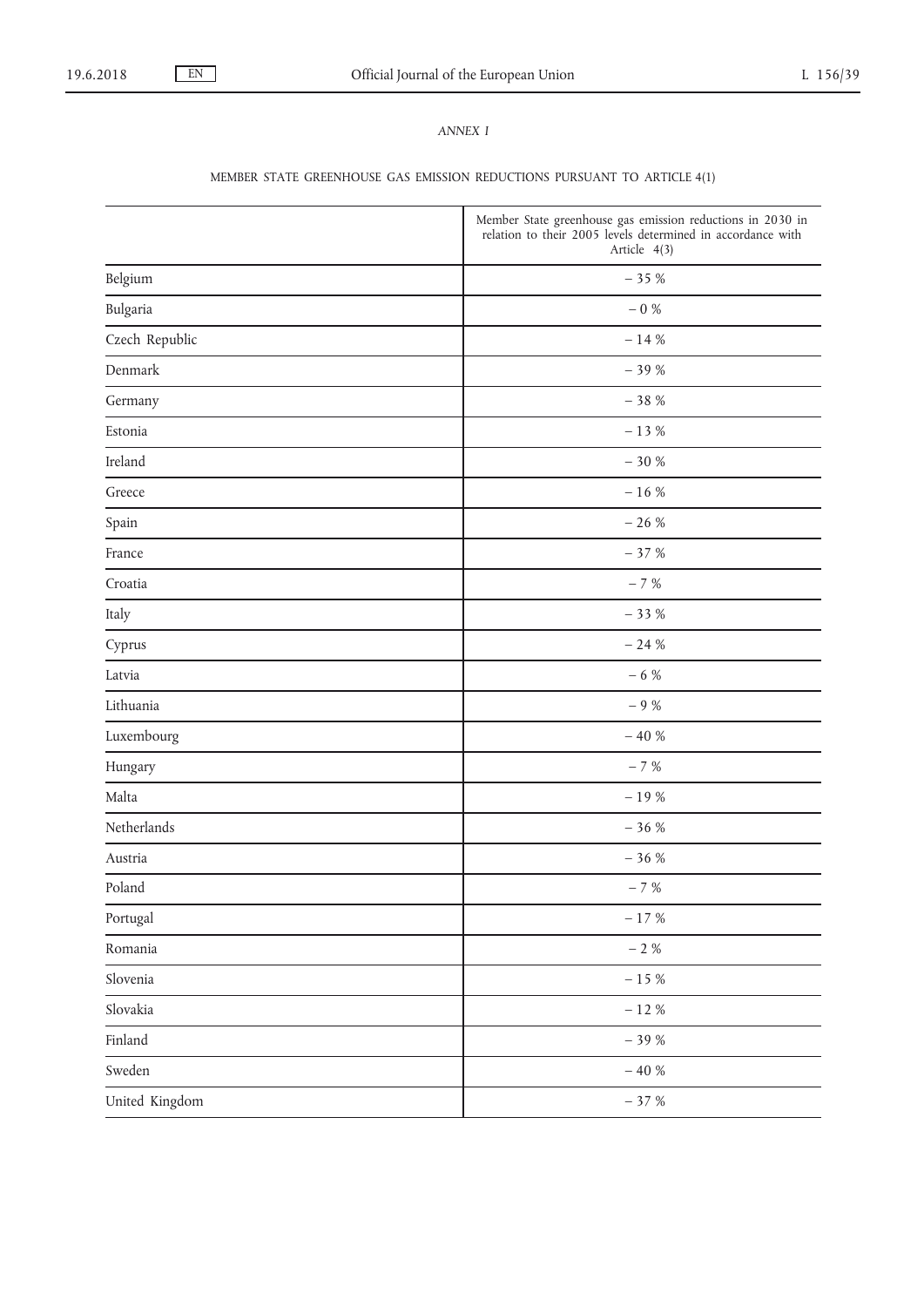### *ANNEX II*

## MEMBER STATES THAT MAY HAVE A LIMITED CANCELLATION OF EU ETS ALLOWANCES TAKEN INTO ACCOUNT FOR COMPLIANCE PURSUANT TO ARTICLE 6

|             | Maximum percentage of 2005 greenhouse gas emissions<br>determined in accordance with Article 4(3) |
|-------------|---------------------------------------------------------------------------------------------------|
| Belgium     | 2 %                                                                                               |
| Denmark     | 2 %                                                                                               |
| Ireland     | 4 %                                                                                               |
| Luxembourg  | 4 %                                                                                               |
| Malta       | 2 %                                                                                               |
| Netherlands | 2 %                                                                                               |
| Austria     | 2 %                                                                                               |
| Finland     | 2 %                                                                                               |
| Sweden      | 2 %                                                                                               |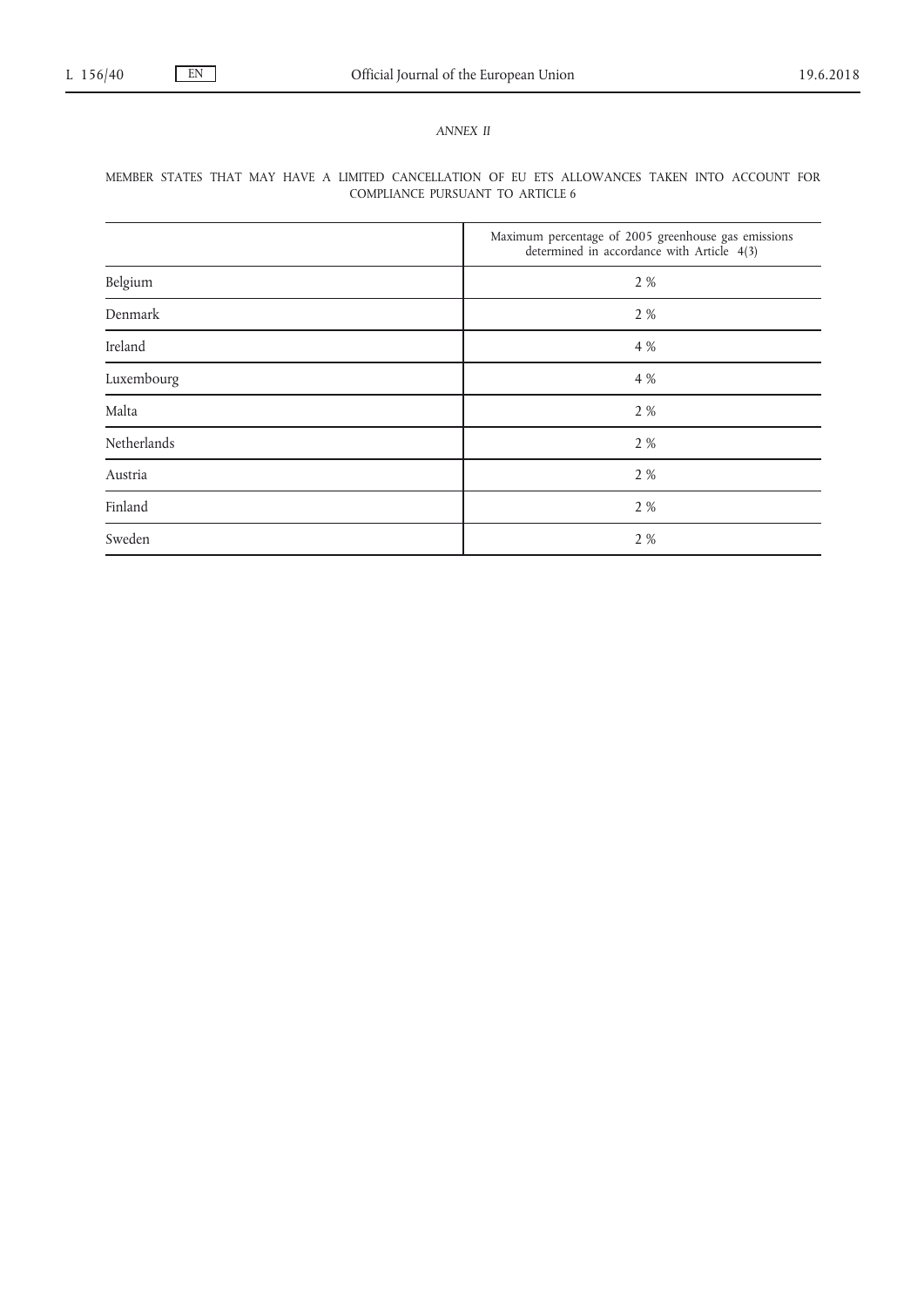### *ANNEX III*

### TOTAL NET REMOVALS FROM AFFORESTED LAND, DEFORESTED LAND, MANAGED CROPLAND AND MANAGED GRASSLAND THAT MEMBER STATES MAY TAKE INTO ACCOUNT FOR COMPLIANCE FOR THE PERIOD 2021 TO 2030 PURSUANT TO POINT (A) OF ARTICLE 7(1)

|                | Maximum amount expressed in million tonnes of $CO2$ equivalent |
|----------------|----------------------------------------------------------------|
| Belgium        | 3,8                                                            |
| Bulgaria       | 4,1                                                            |
| Czech Republic | 2,6                                                            |
| Denmark        | 14,6                                                           |
| Germany        | 22,3                                                           |
| Estonia        | 0,9                                                            |
| Ireland        | 26,8                                                           |
| Greece         | 6,7                                                            |
| Spain          | 29,1                                                           |
| France         | 58,2                                                           |
| Croatia        | 0,9                                                            |
| Italy          | 11,5                                                           |
| Cyprus         | 0,6                                                            |
| Latvia         | 3,1                                                            |
| Lithuania      | 6,5                                                            |
| Luxembourg     | 0,25                                                           |
| Hungary        | 2,1                                                            |
| Malta          | 0,03                                                           |
| Netherlands    | 13,4                                                           |
| Austria        | 2,5                                                            |
| Poland         | 21,7                                                           |
| Portugal       | 5,2                                                            |
| Romania        | 13,2                                                           |
| Slovenia       | 1,3                                                            |
| Slovakia       | 1,2                                                            |
| Finland        | 4,5                                                            |
| Sweden         | 4,9                                                            |
| United Kingdom | 17,8                                                           |
| Maximum total: | 280                                                            |